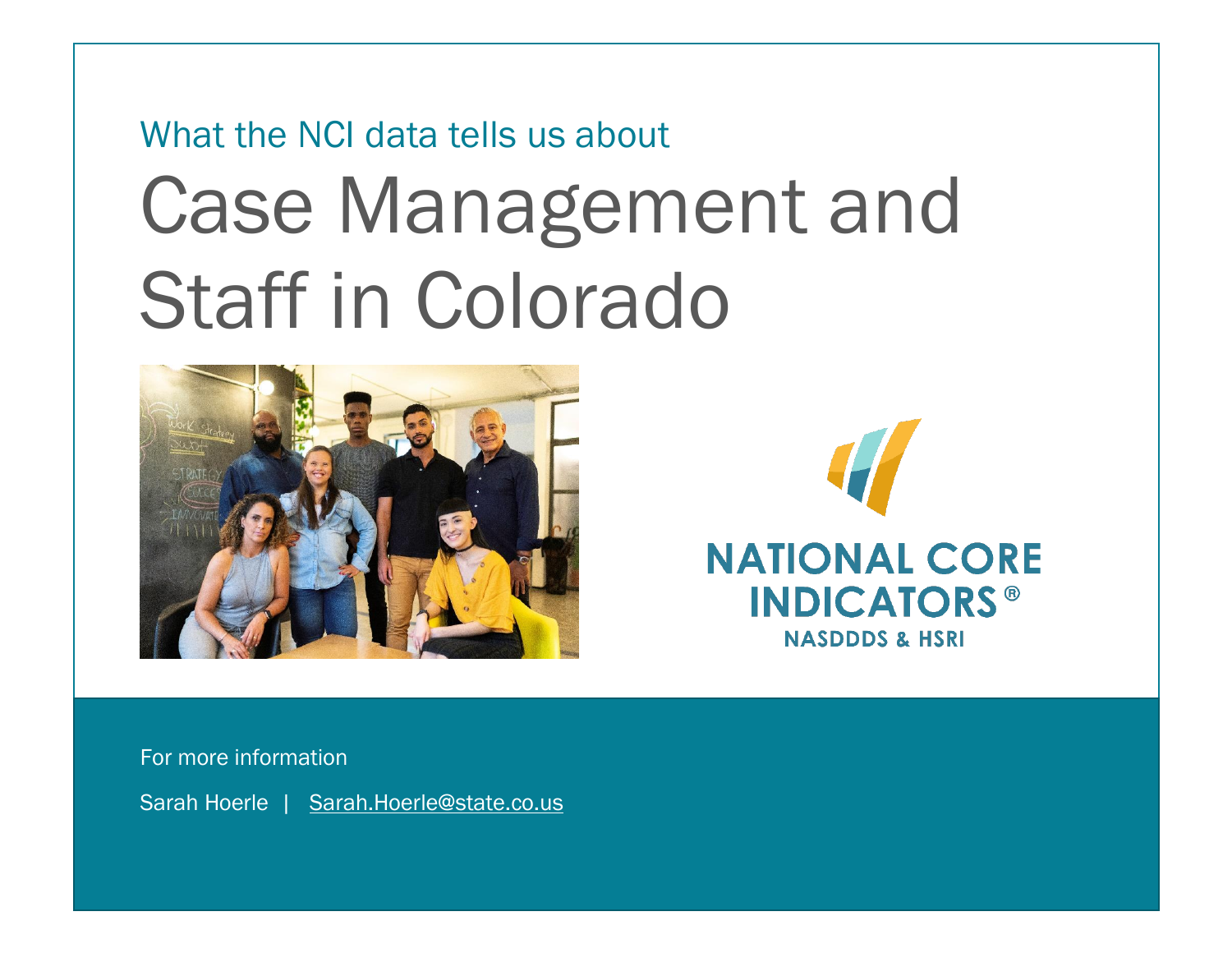## This report tells us about:

- What NCI tells us about people's contact with case managers and staff
- Why this is important
- Where to find out more about people's case management and staff in Colorado.

# What is NCI?

Each year, NCI asks people with intellectual and developmental disabilities (IDD) and their families how they feel about their lives and the services they get. NCI uses surveys so that the same questions can be asked to people in all NCI states.

## Who is surveyed?

Each year people in many states take part in an NCI meeting. Every year a new group of people are asked to meet. During the meeting, people are asked the NCI survey questions. Questions are asked to the person who gets services from the state. For some questions, a family member, friend, or staff member who knows the person well can answer.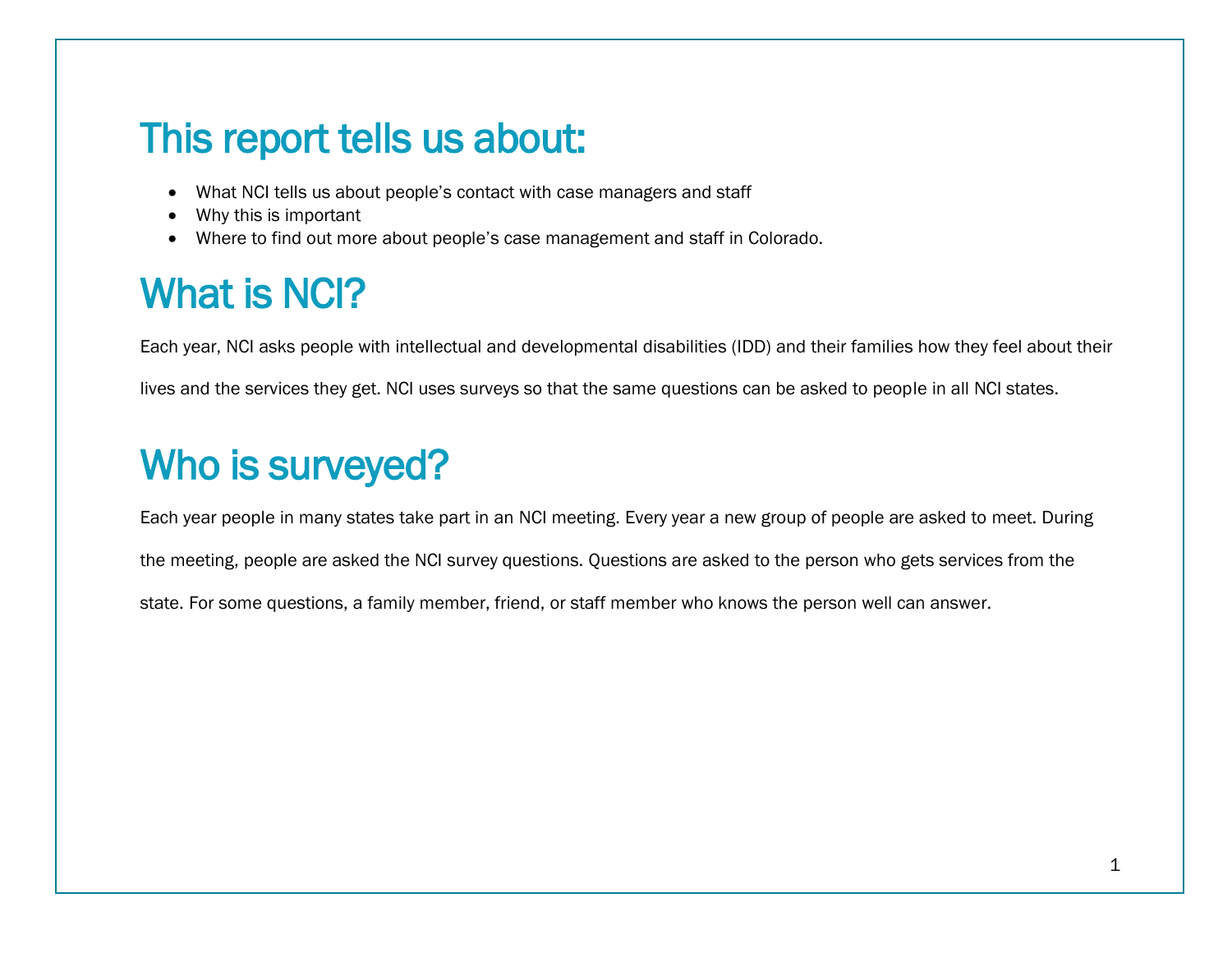#### How are data shown?

NCI asks questions about people's case management and staff. In this report we see how responsive they are to people's needs. There are questions to find out if people have choices in case management and staff, like, "does your case manager ask you want you want?"

Each page shows a different question and the answers. Each page also has a pie graph. It shows how many people said yes and how many said no. There are also words and stick figures that show how many yes and no answers there were for each question. The answers are whole numbers (like 60% or 90%).

Due to the COVID-19 Pandemic the 2019-20 In-Person Survey (IPS) survey data collection period was unexpectedly abbreviated with all data collection stopped on April 15, 2020. At the time IPS surveying was ended, states were in many different stages of survey administration. Very few states had completed data collection.

Ultimately, NCI decided that, to create a state report on the IPS data for a state this year, we would use a 10% Margin of Error (MoE) threshold. This means that states will receive a state report if the number of surveys collected prior to the IPS surveying shut-down reach a threshold of 10% MoE (based on the sample frame number reported in the state work-plan). Previous years of IPS reporting have used a 5% MoE threshold. CO conducted 304 valid surveys, the MoE is 5.54%.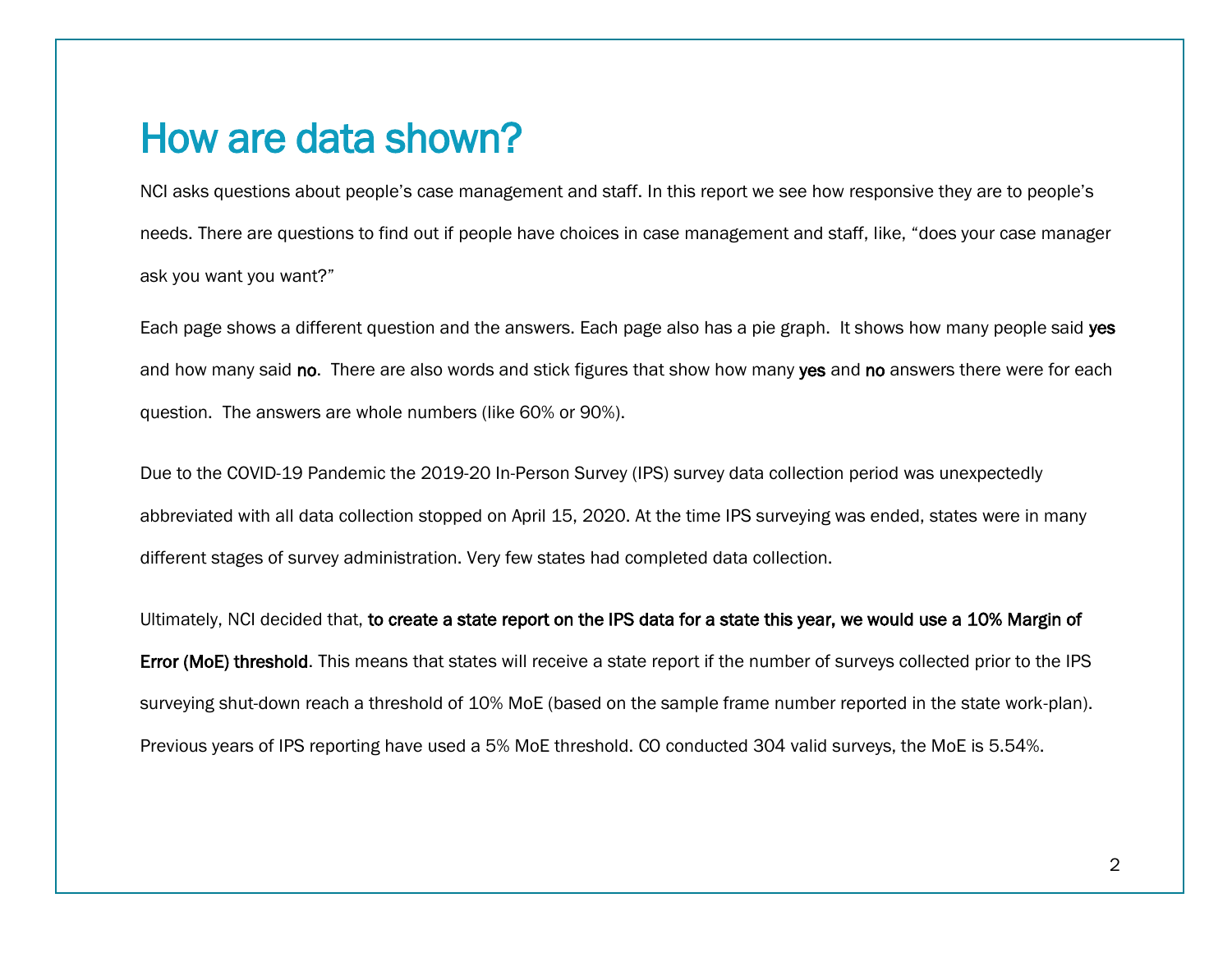For this report we round percentages to the nearest ten percent. To round, we look at the last digit in a number. If the digit is 5 or more, we "round up" to the next highest number with a zero. If the digit is 4 or less, we "round down" to the next lowest number with a zero.



For example:

If 87% of people say they choose their staff, we "round up" to 90%.

If 12% of people say they did not choose their staff, we "round down" to 10%.

This report can help people talk about services and supports. If you want more information, you can look up the full report at:

https://hcpf.colorado.gov/nci-survey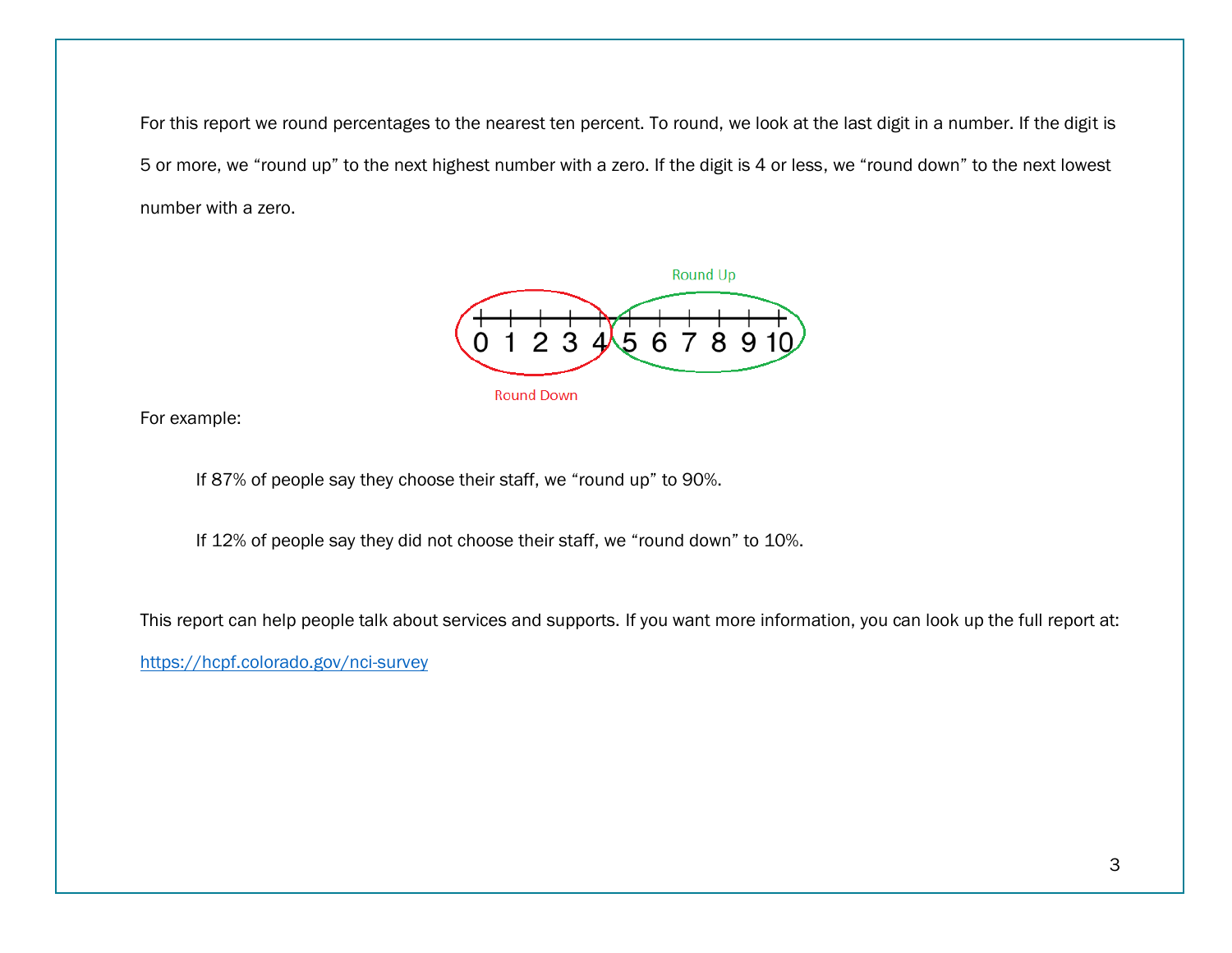

#### Making Connections - Why is Case Management and Staff Important?

Case managers (sometimes called service coordinators) help people with disabilities make their service plans, find the services and supports they need, think about what they want in their lives, and provide continuing support over time. Staff help people in many ways – sometimes at their work or day program, and sometimes in their home.

Understanding how people feel about their contact with case managers and staff is important because of the many roles they play in supporting people and their families.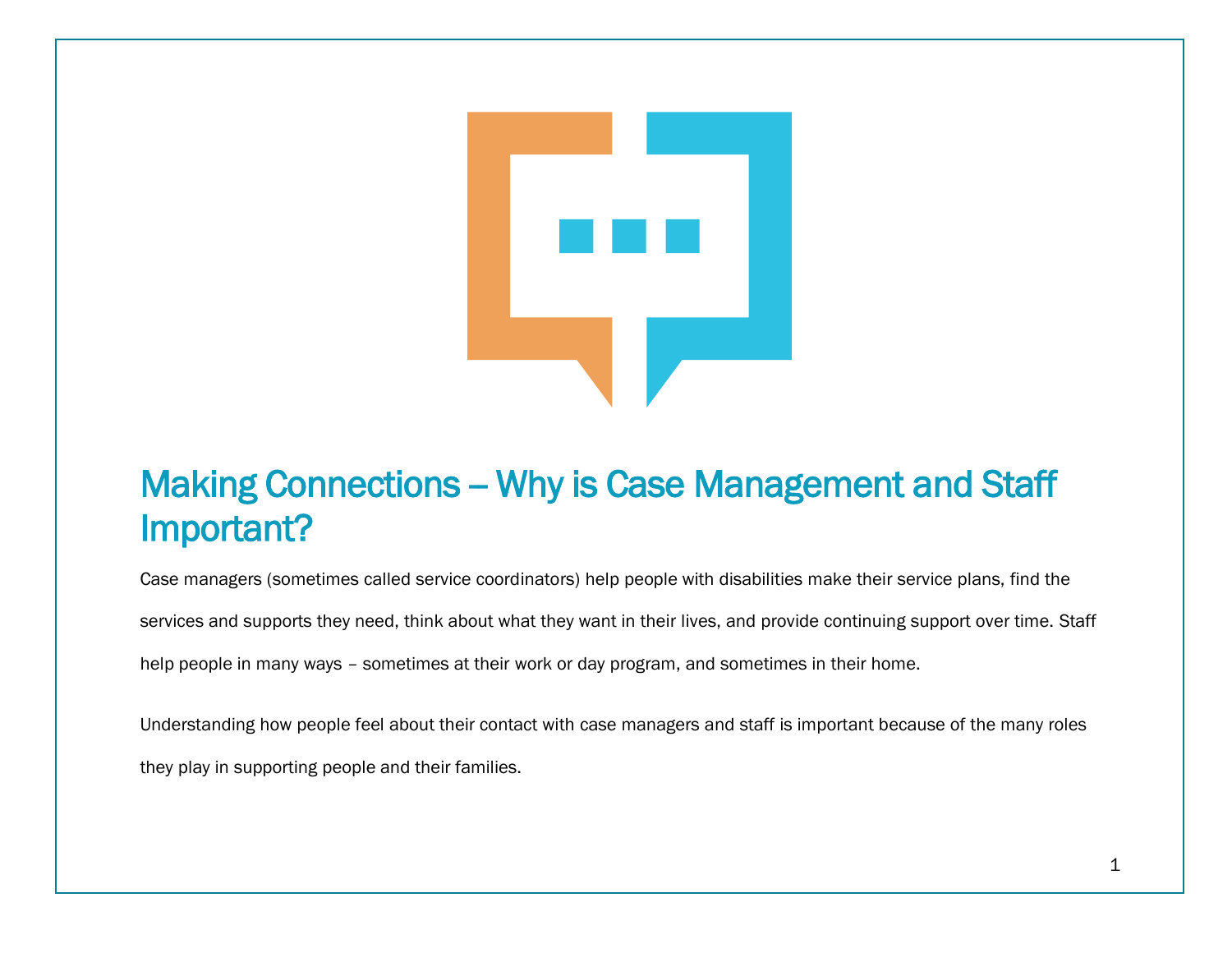## Case Management

NCI asks questions about a person's case manager (sometimes called service coordinator). The case manager helps people

make their service plan and make sure services are right for the person. Sometimes people can choose their case manager.

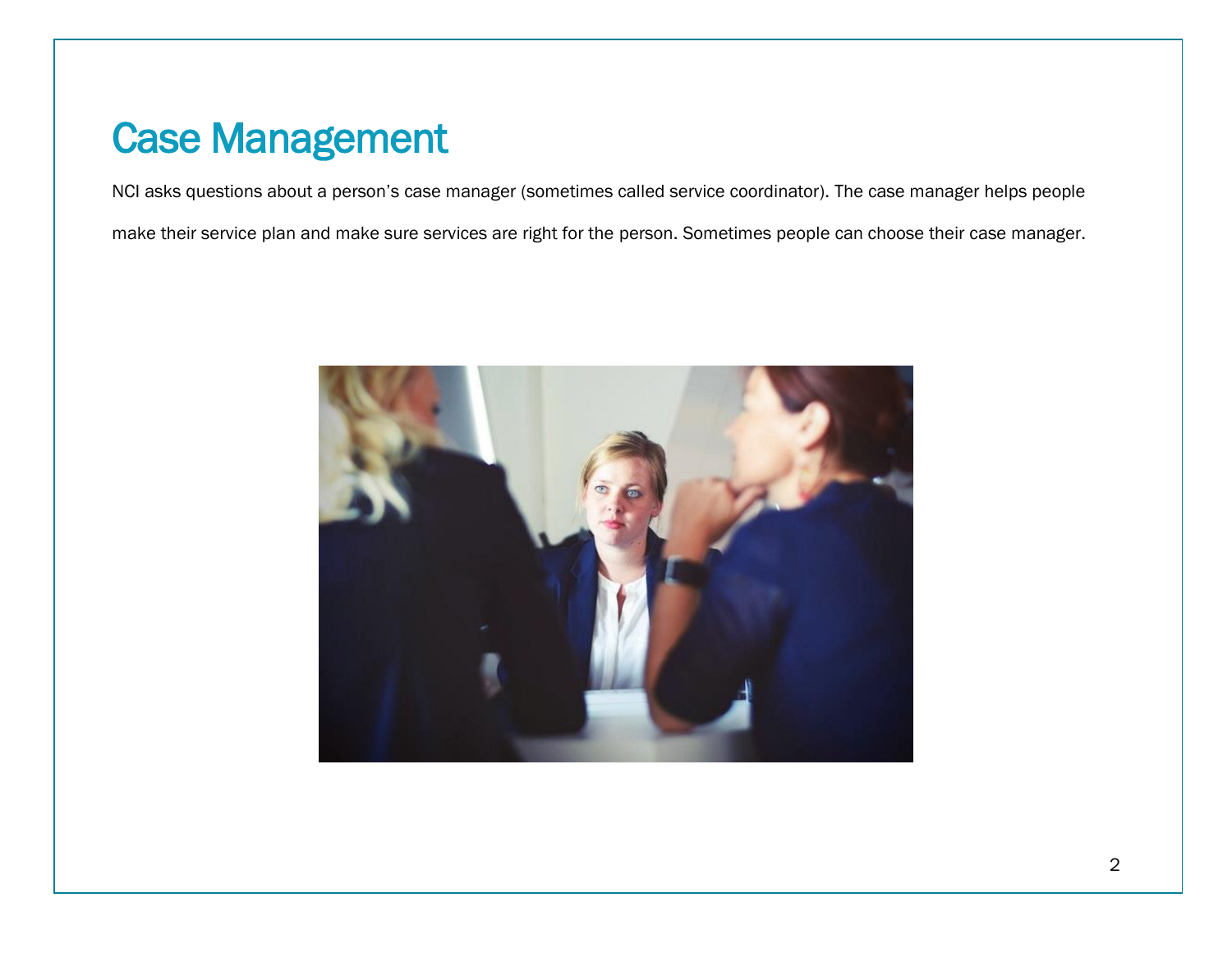## Have you met or spoken with your case manager?







NCI tells us **10** out of every **10** people said **they have met or spoken with their case manager.**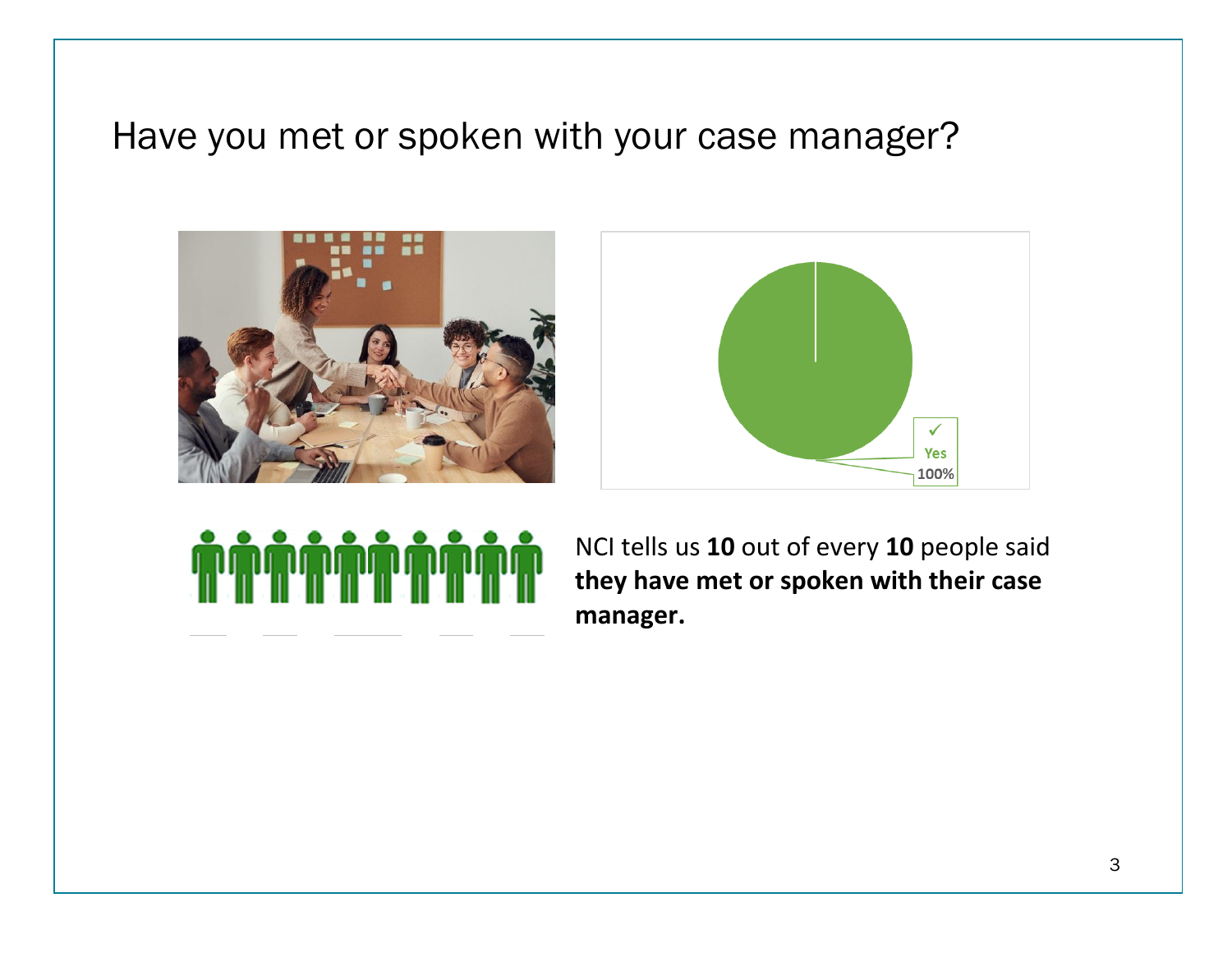## Are you able to contact your case manager when you want?





NCI tells us **9** out of every **10** people said **they are able to contact their case manager when they want.**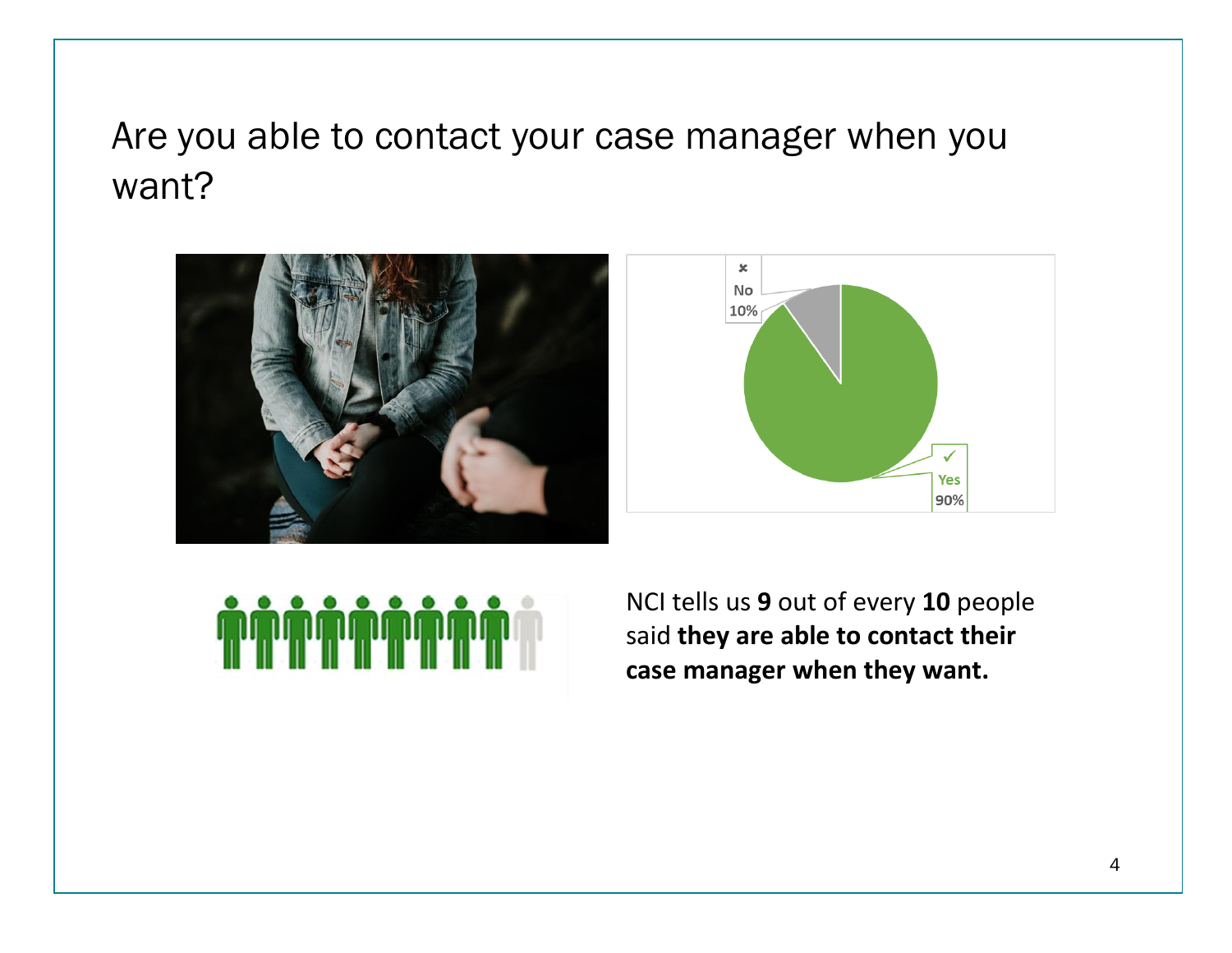#### Does your case manager ask you what you want?







NCI tells us **9** out of every **10** people said **their case manager asks them what they want.**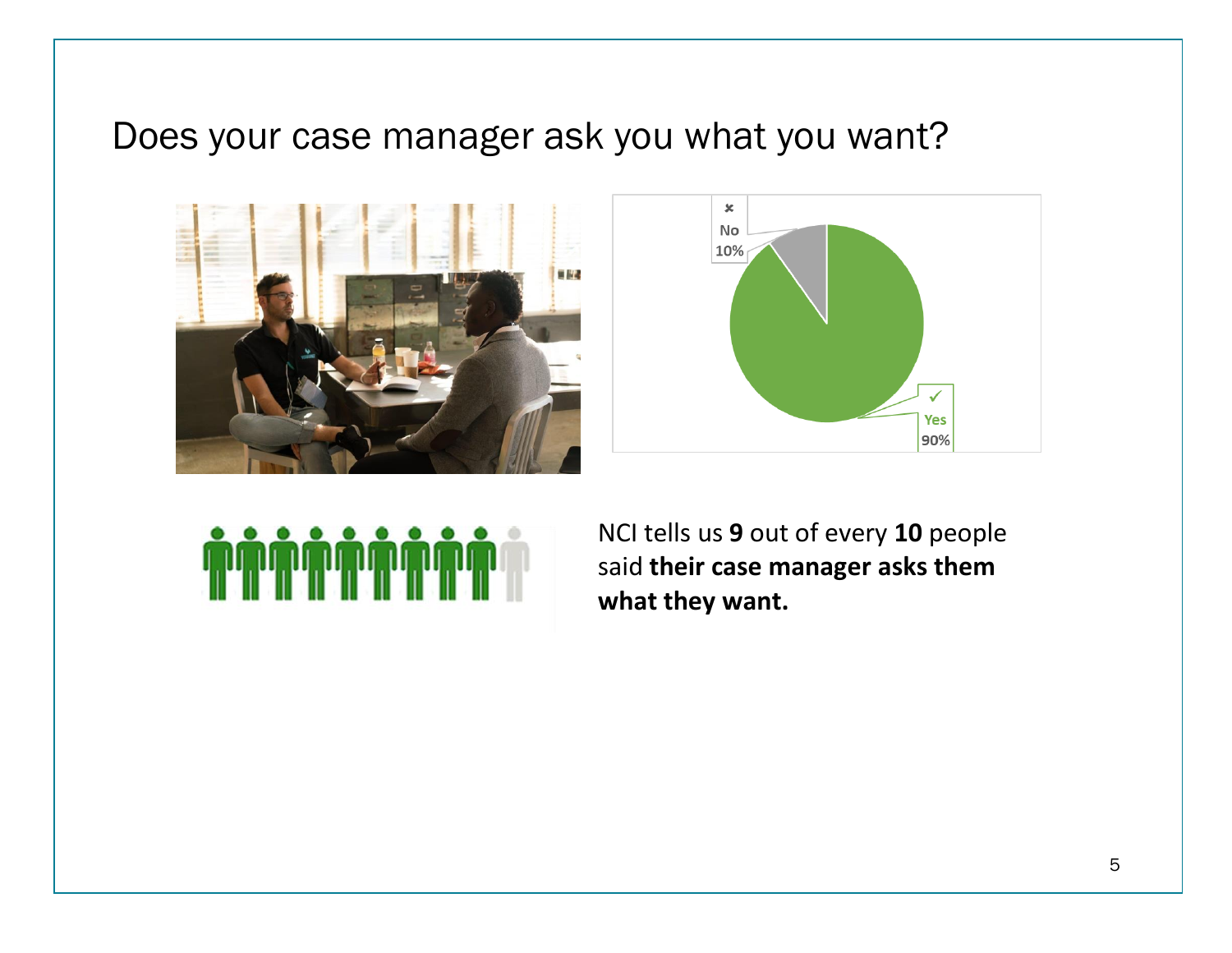#### Can you change your case manager if you want to?







NCI tells us **9** out of every **10** people said **they can change their case manager if they want to.**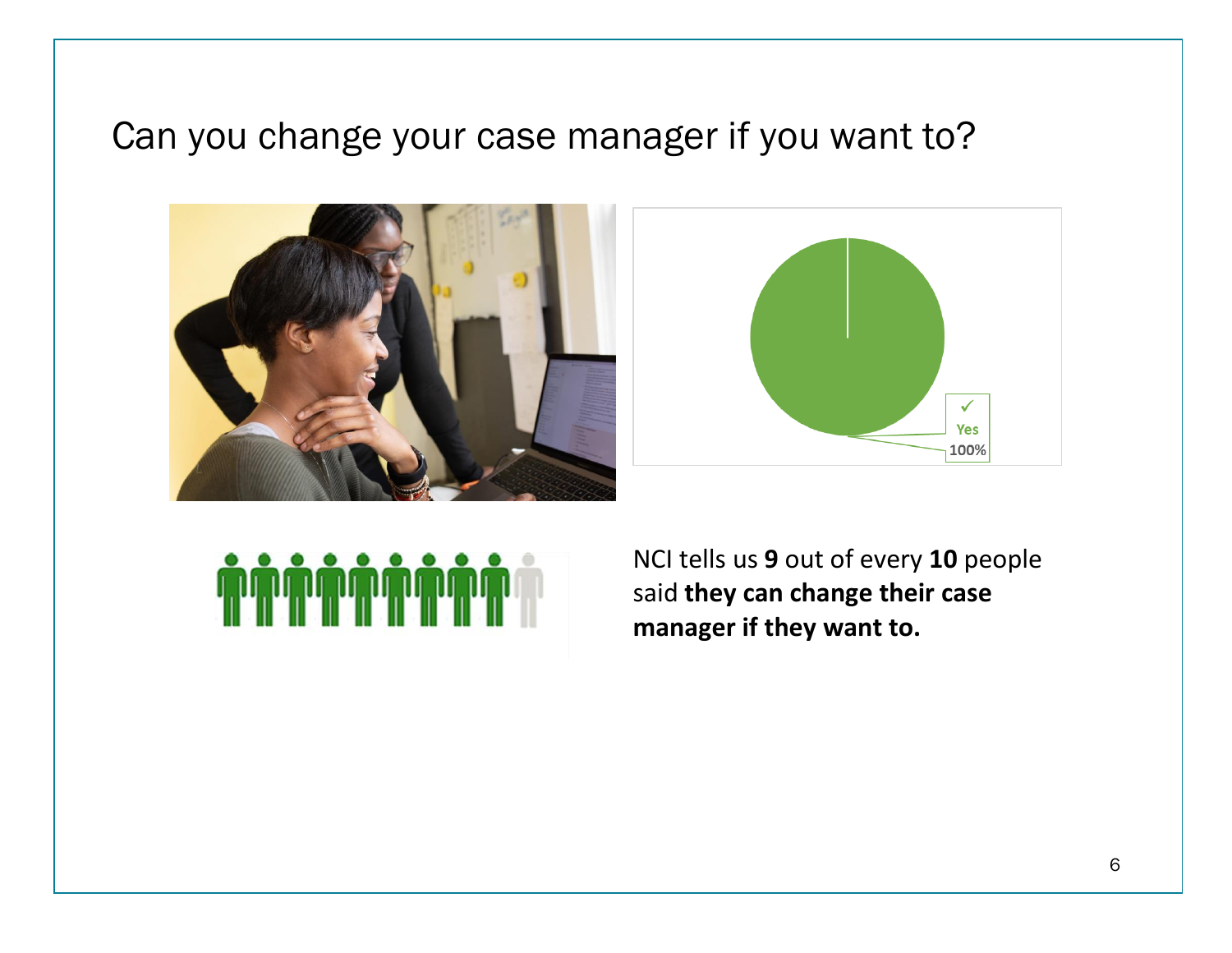## **Staff**

NCI asks questions about people's staff, the people who assist the person with their needs. Sometimes people can choose their

staff. Some people did not get to choose their staff but they are able to ask to change who those people are if they want to.

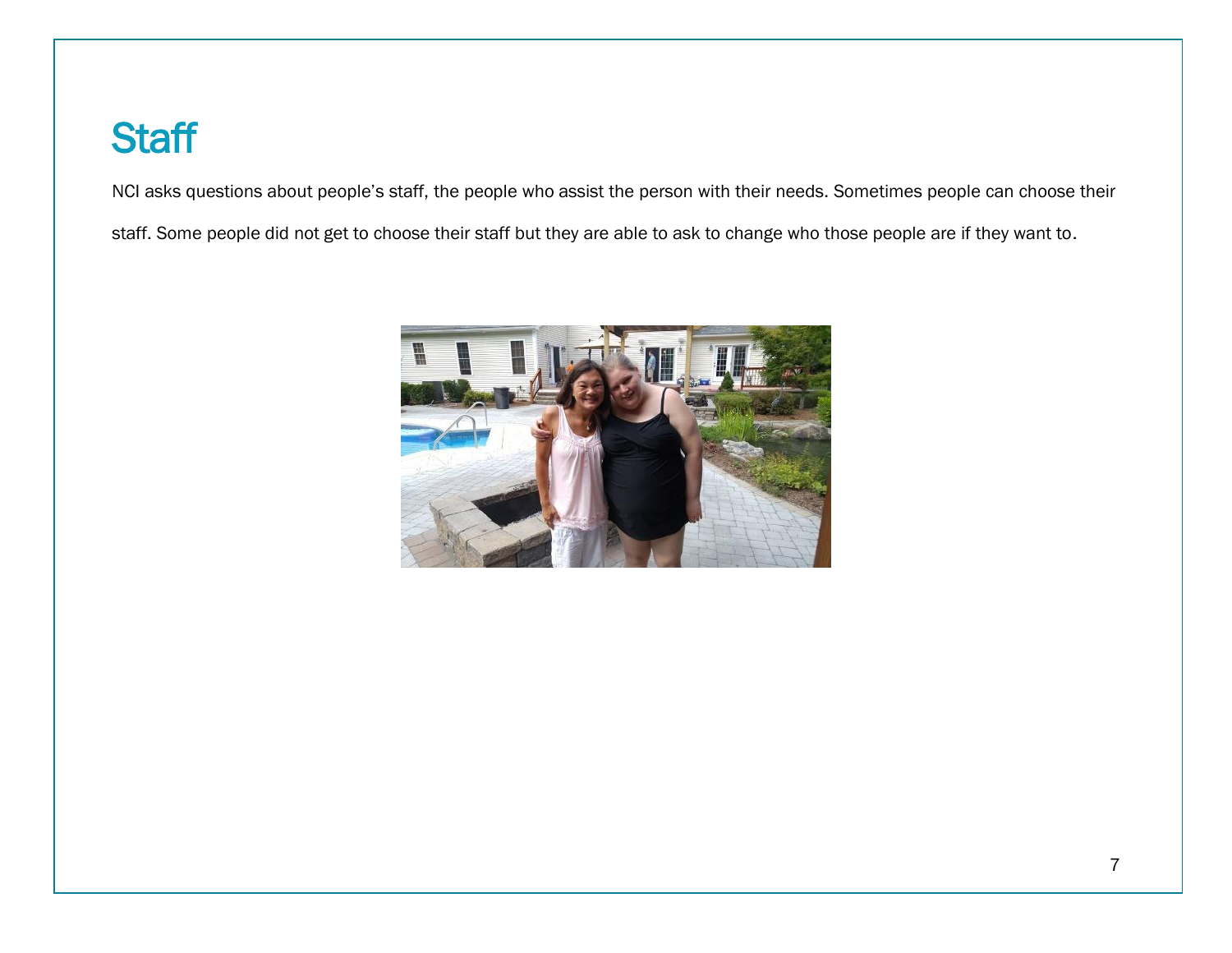### Do your staff treat you with respect?







NCI tells us **9** out of every **10** people said **their staff treat them with respect.**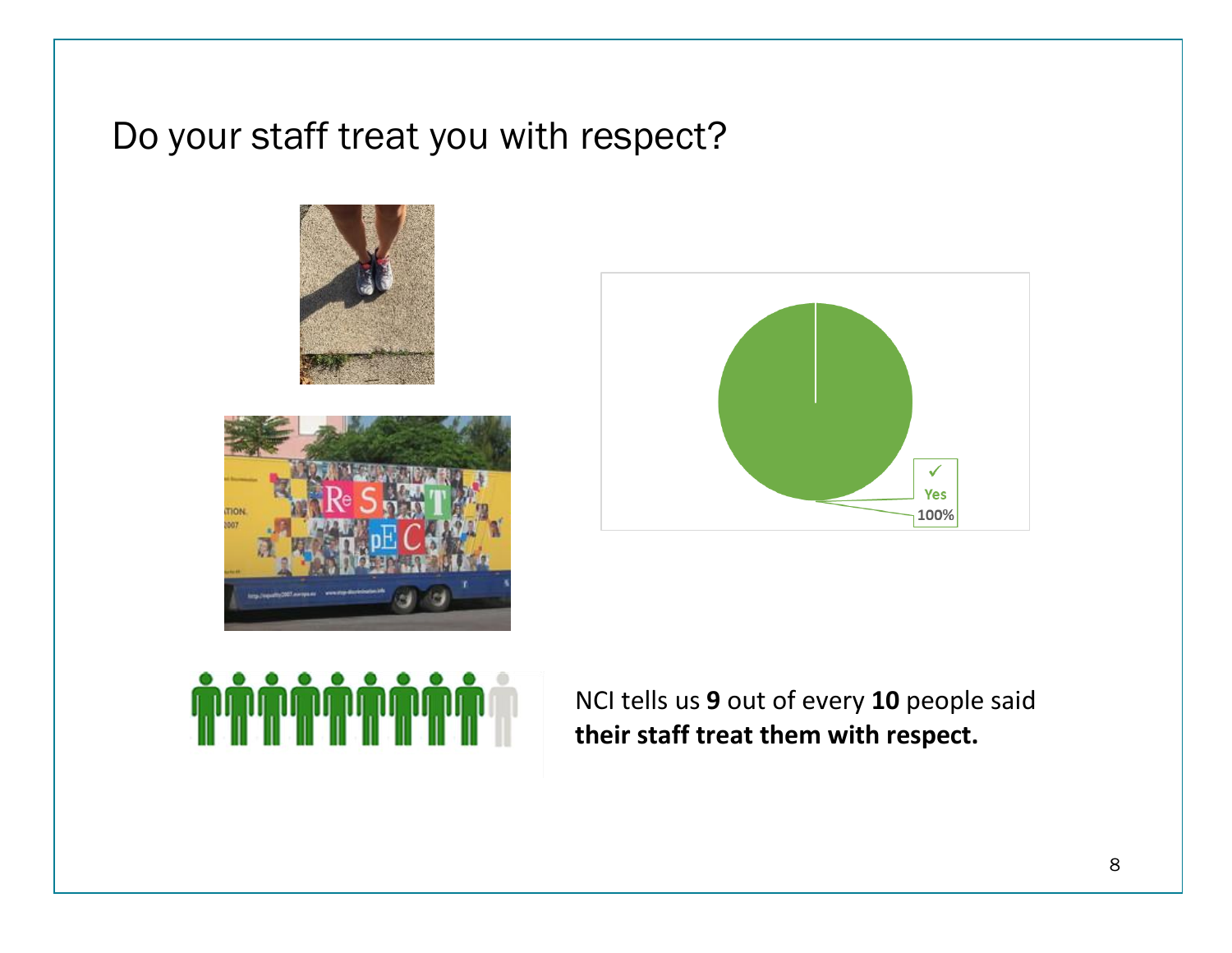#### Do your staff come and leave when they are supposed to?







NCI tells us **9** out of every **10** people said **their staff come and leave when they are supposed to.**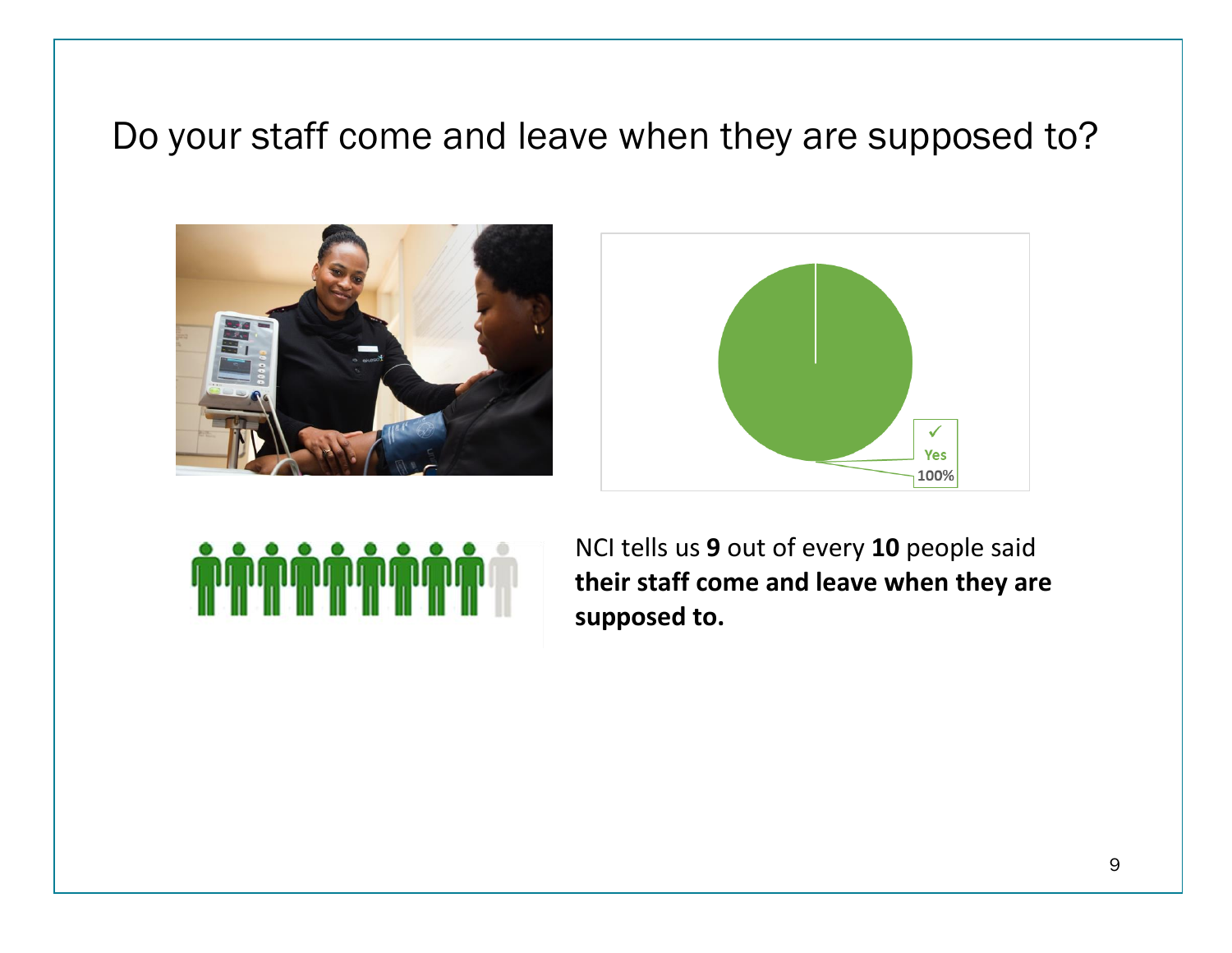#### Can you choose or change your staff?







NCI tells us **2** out of every **10** people said **they can choose or change their staff if they want to.**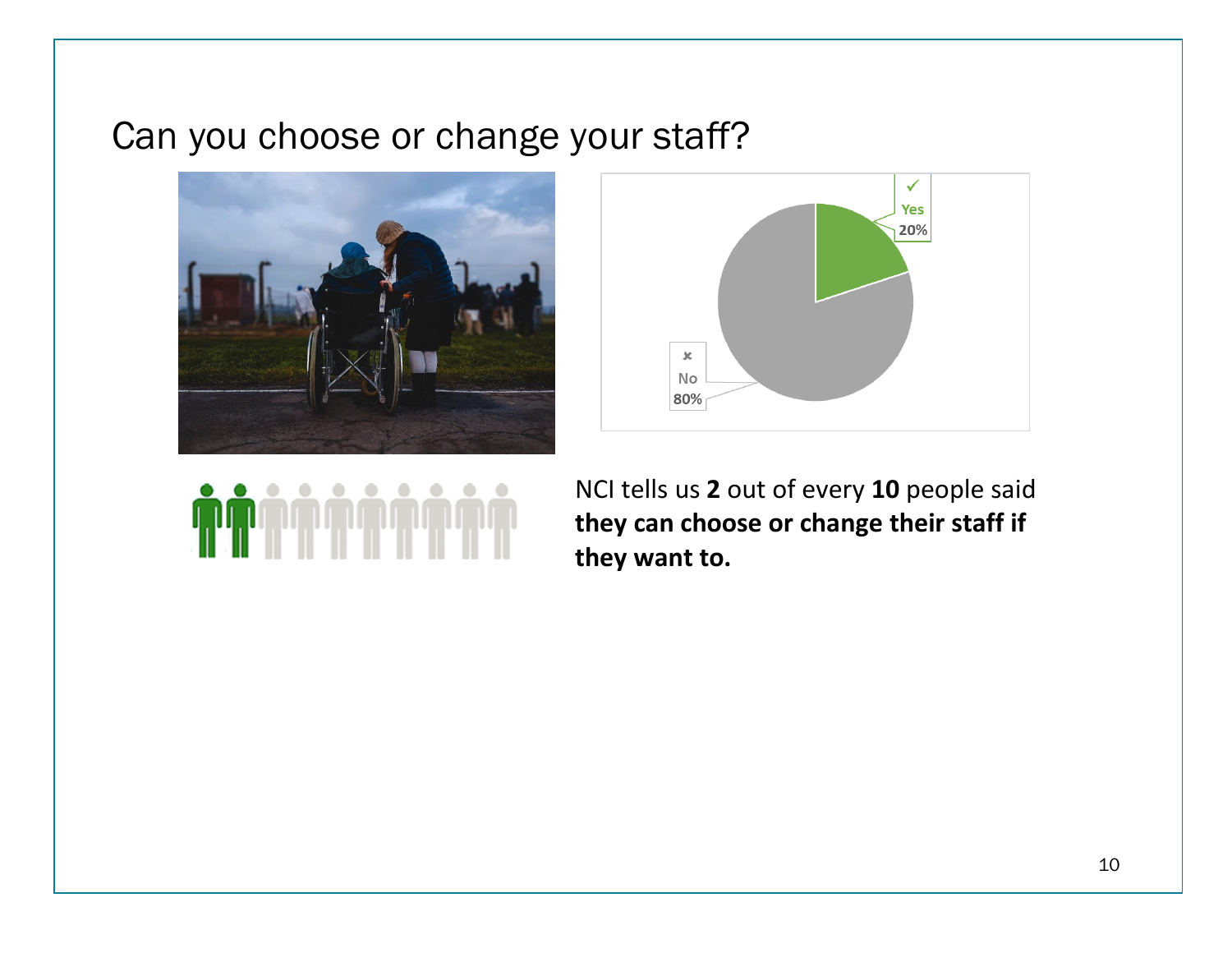

## What Did We Learn?

NCI tell us about people in Colorado

96% Have met or spoken with their case manager

89% Are able to contact their case manager when they want

93% Said their case manager ask what they want

89% Can change their case manager if they want to

93% Said staff treat them with respect

93% Said staff come and leave when they are supposed to

22% Can choose or change their staff if they want to